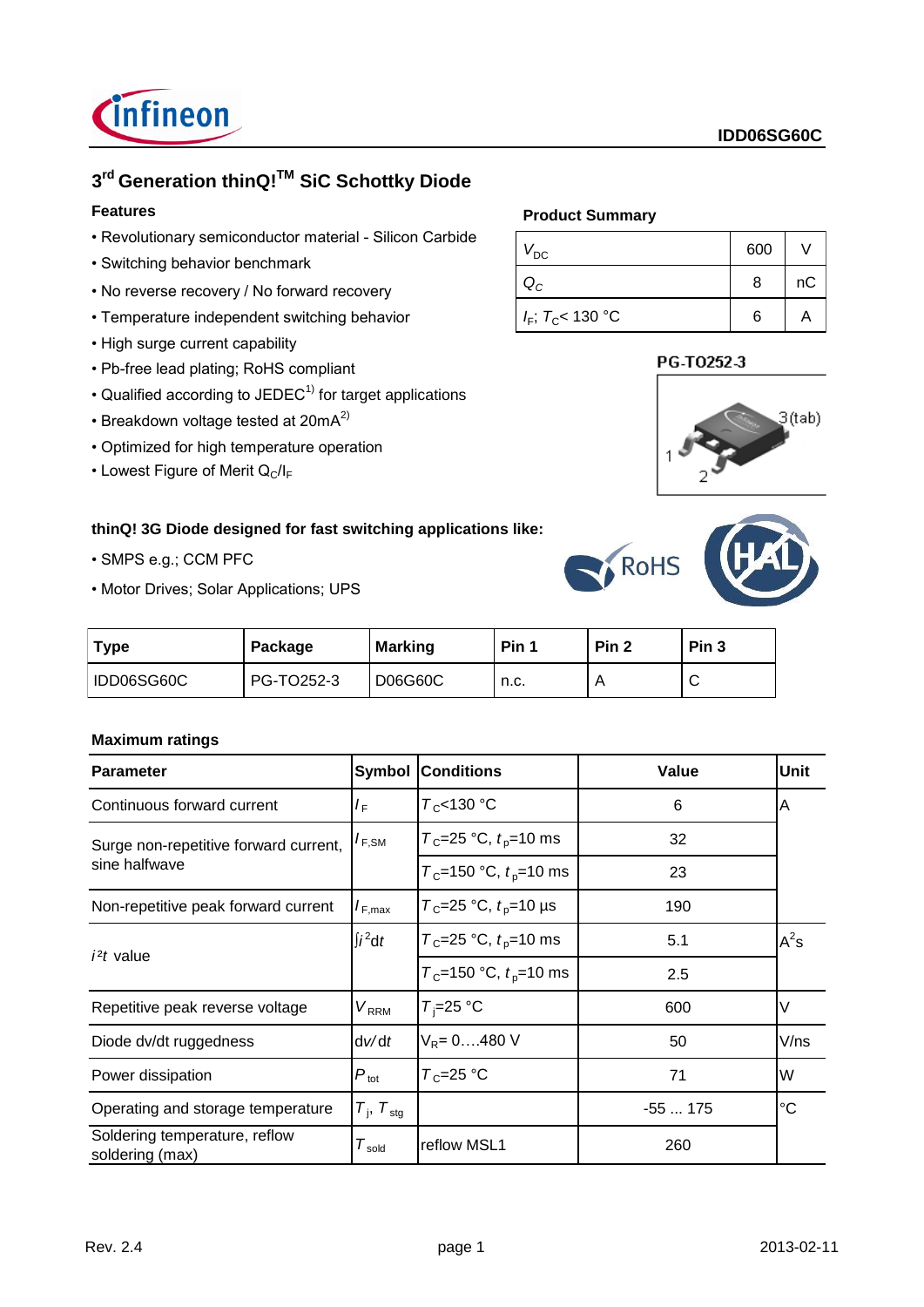

| <b>Parameter</b> | <b>Symbol Conditions</b> |      | <b>Values</b> |      | Unit |
|------------------|--------------------------|------|---------------|------|------|
|                  |                          | min. | typ.          | max. |      |

### **Thermal characteristics**

| Thermal resistance, junction - case | $R_{thJC}$ |                                                                     |    | 2.1 | K/W |
|-------------------------------------|------------|---------------------------------------------------------------------|----|-----|-----|
| Thermal resistance, junction -      | $R_{thJA}$ | SMD version, device<br>on PCB, minimal<br>footprint                 |    | 75  |     |
| ambient                             |            | SMD version, device<br>on PCB, 6 $cm2$ cooling<br>area <sup>5</sup> | 50 | ٠   |     |

**Electrical characteristics,** at  $T_i = 25 \degree C$ , unless otherwise specified

### **Static characteristics**

| DC blocking voltage   | $V_{DC}$ | $I_R$ =0.05 mA, $T_i$ =25 °C             | 600 |     |     |     |
|-----------------------|----------|------------------------------------------|-----|-----|-----|-----|
| Diode forward voltage | $V_F$    | $I_F = 6$ A, $T_F = 25$ °C               |     | 2.1 | 2.3 |     |
|                       |          | $I_F = 6$ A, $T_F = 150$ °C              |     | 2.8 |     |     |
| Reverse current       | $R_{R}$  | $V_R = 600 \text{ V}, T = 25 \text{ °C}$ |     | 0.5 | 50  | luA |
|                       |          | $V_R$ =600 V, T <sub>i</sub> =150 °C     |     | 2   | 500 |     |

## **AC characteristics**

| Total capacitive charge      | $Q_c$     | $V_R$ =400 V, $I_F \leq I_{F,max}$ ,<br>$di_F/dt = 200$ A/µs,<br>$T_i = 150 °C$ |   | 8   |        | InC |
|------------------------------|-----------|---------------------------------------------------------------------------------|---|-----|--------|-----|
| Switching time <sup>3)</sup> | $\iota_c$ |                                                                                 |   |     | $<$ 10 | Ins |
| Total capacitance            | С         | $V_R$ =1 V, f=1 MHz                                                             | - | 130 |        | рF  |
|                              |           | $V_R$ =300 V, $f$ =1 MHz                                                        |   | 20  |        |     |
|                              |           | $V_R$ =600 V, $f=1$ MHz                                                         |   | 20  |        |     |

 $<sup>1</sup>$  J-STD20 and JESD22</sup>

 $^{2)}$  All devices tested under avalanche conditions, for a time periode of 10ms, at 20mA.

<sup>3)</sup> t<sub>c</sub> is the time constant for the capacitive displacement current waveform (independent from T<sub>j</sub>, I<sub>LOAD</sub> and di/dt), different from t<sub>rr</sub> which is dependent on T<sub>j</sub>, I<sub>LOAD</sub> and di/dt. No reverse recovery time constant t<sub>rr</sub> due to absence of minority carrier injection.

<sup>4)</sup> Under worst case  $Z_{th}$  conditions.

<sup>5)</sup> Device on 40mm\*40mm\*1.5 epoxy PCB FR4 with 6cm<sup>2</sup> (one layer, 70µm thick) copper area for drain connection. PCB is vertical without blown air

 $6)$  Only capacitive charge occuring, guaranteed by design.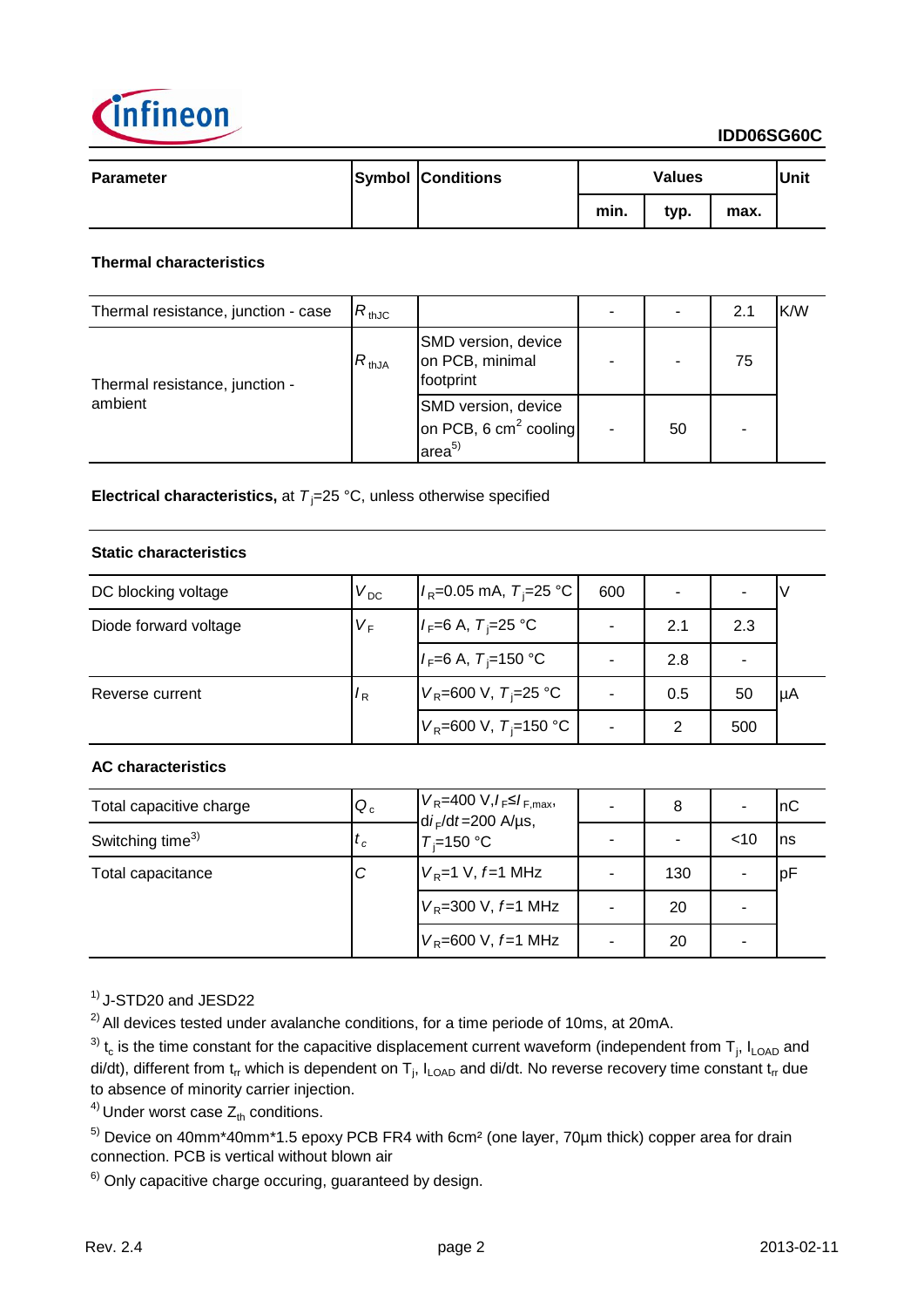

 $P_{\text{tot}}$ =f( $T_c$ ); parameter: R<sub>thJC(max)</sub>

## **1 Power dissipation 2 Diode forward current**

4); *T* <sup>j</sup>≤175 °C; parameter: *D = t* <sup>p</sup> */T*





# **3 Typ. forward characteristic 4 Typ. forward characteristic in surge current mode**

 $I_F=f(V_F)$ ;  $t_p=400 \mu s$ ; parameter:  $T_i$ 



 $I_F=f(V_F)$ ;  $t_p=400 \text{ }\mu\text{s}$ ; parameter:  $T_f$ 

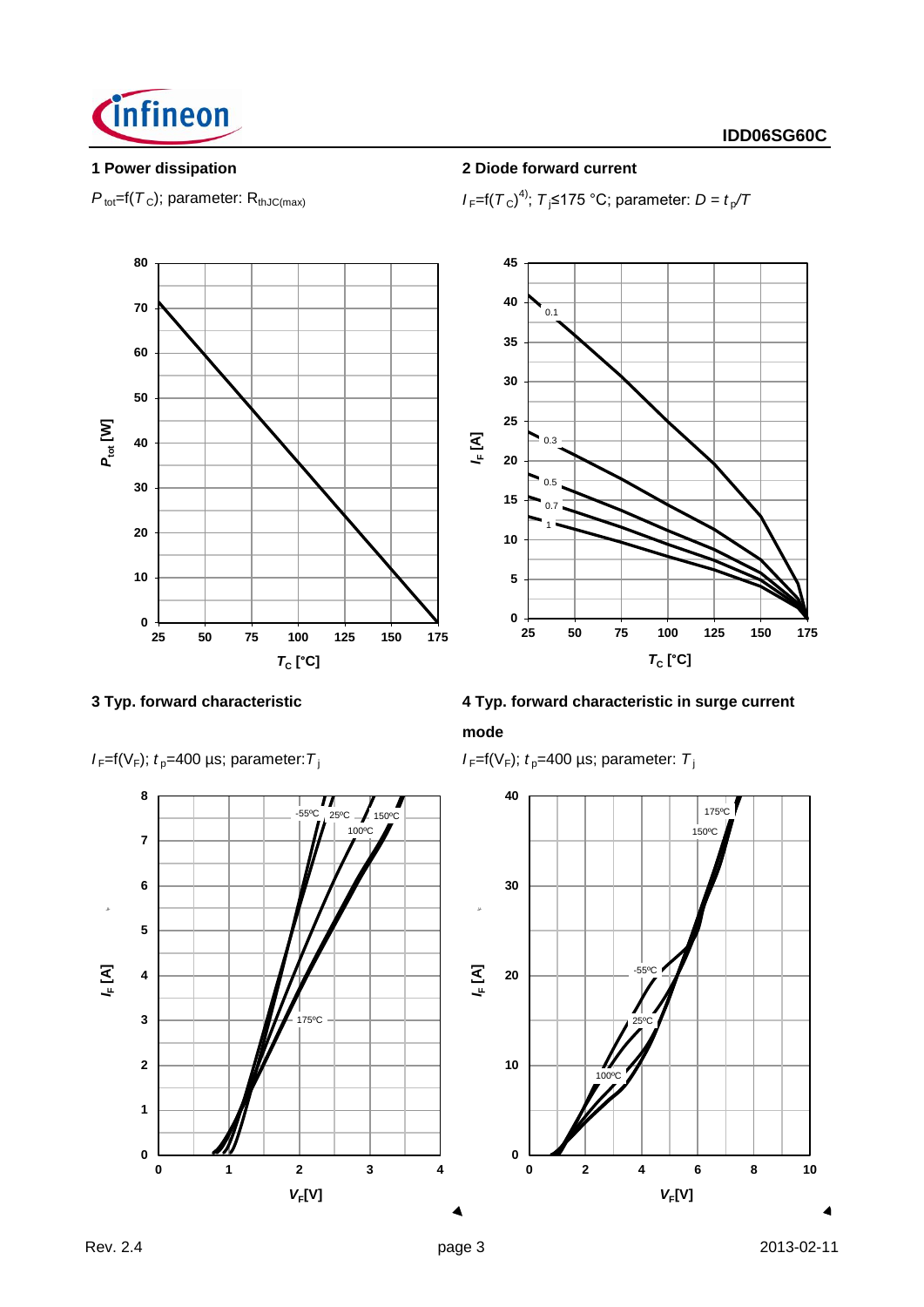

# **5 Typ. capacitance charge vs. current slope 6 Typ. reverse current vs. reverse voltage**

 $Q_{C}$ =f(d*i*<sub>F</sub>/d*t*)<sup>6)</sup>;  $I_{F}$ ≤ $I_{F,max}$ 

 $I_R = f(V_R)$ ; parameter:  $T_i$ 



 $Z_{thJC}$ =f( $t_p$ ); parameter:  $D = t_p/T$ 

**7 Typ. transient thermal impedance 8 Typ. capacitance vs. reverse voltage**

); parameter: *D = t* <sup>P</sup>*/T C* =f(*V* <sup>R</sup>); *T* <sup>C</sup>=25 °C, *f* =1 MHz

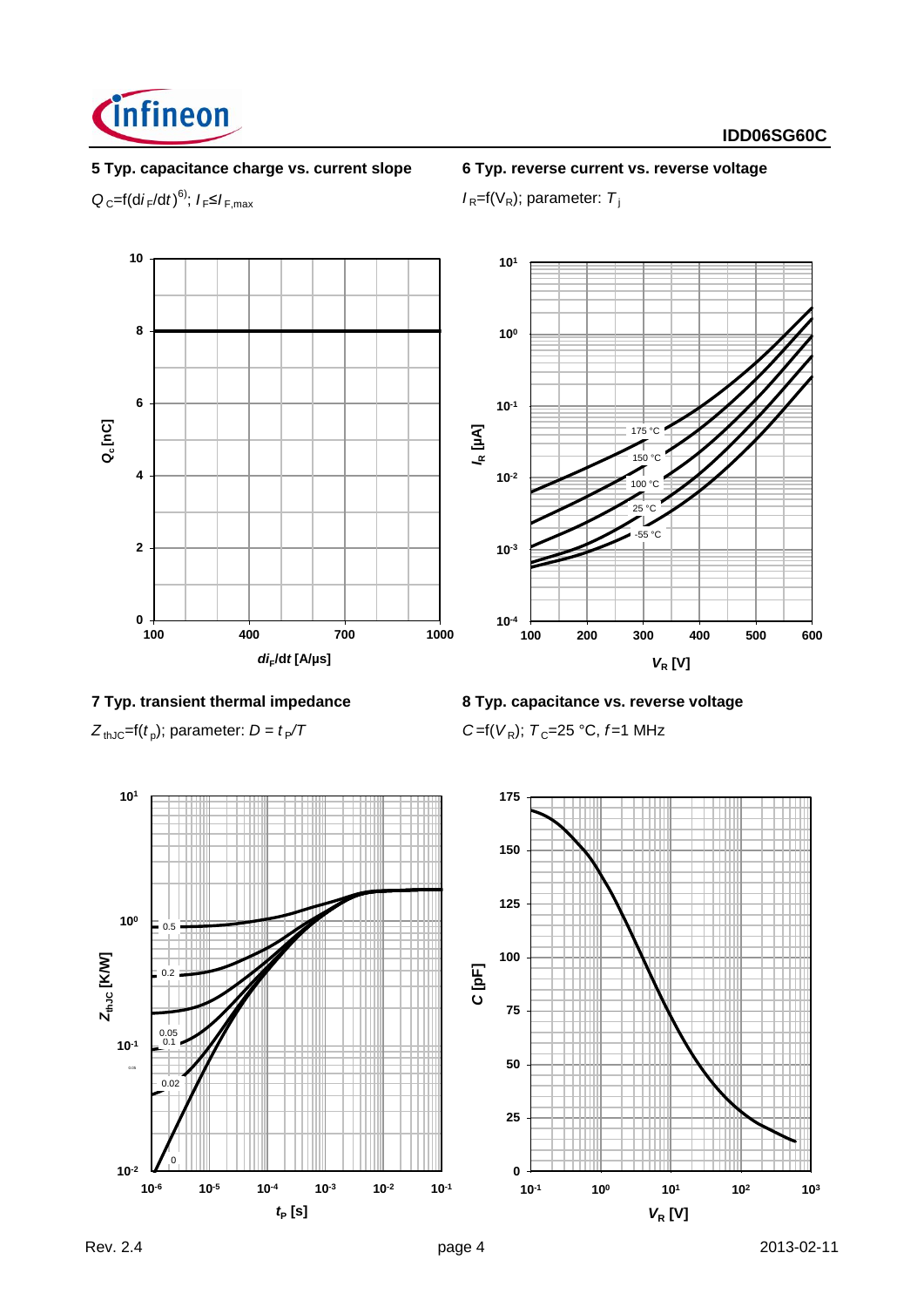

# **9 Typ. C stored energy**

 $E_{\rm C}$ =f( $V_{\rm R}$ )

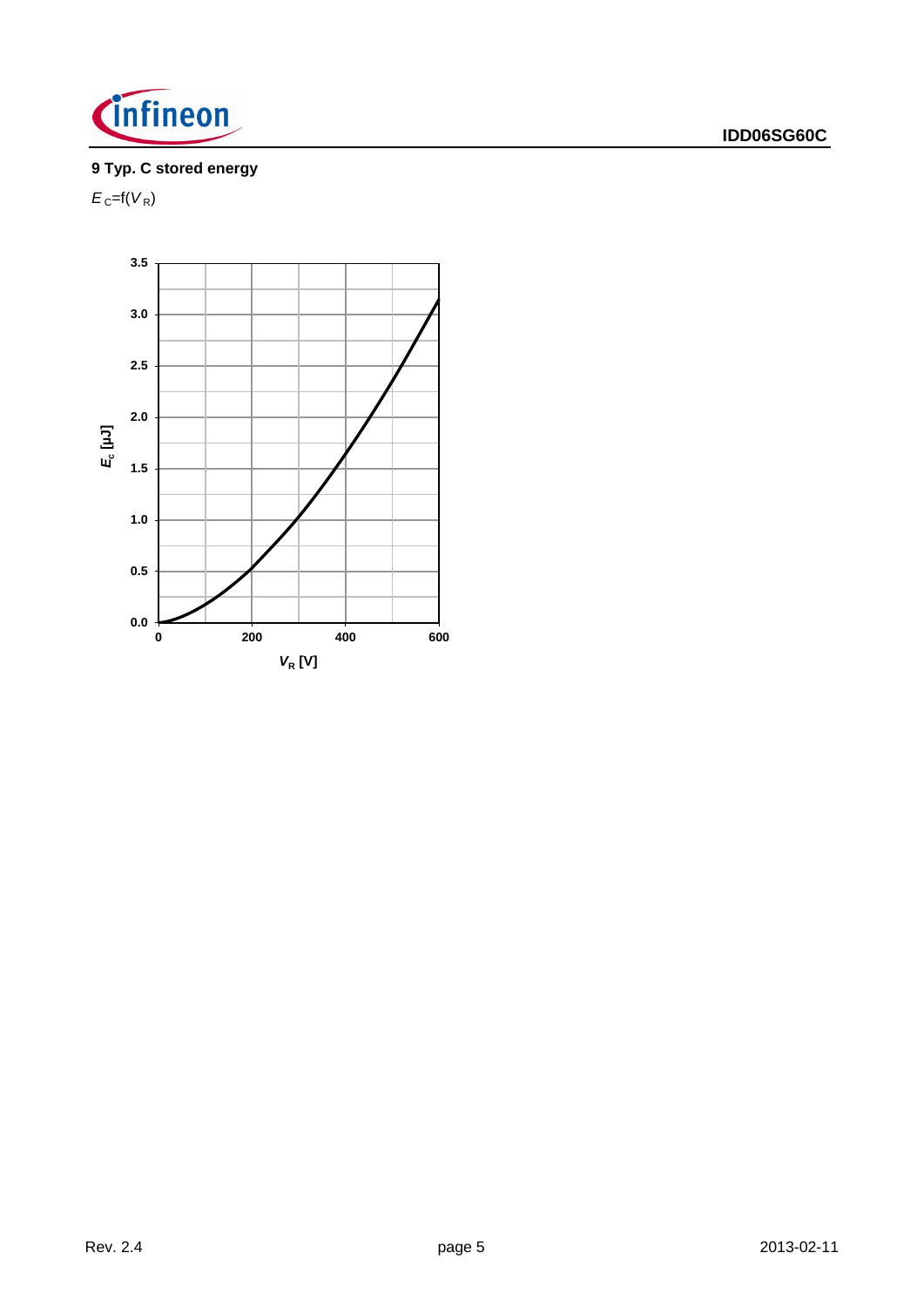

### **PG-TO252-3: Outline**







|                | <b>MILLIMETERS</b> |            | <b>INCHES</b> |            |  |
|----------------|--------------------|------------|---------------|------------|--|
| <b>DIM</b>     | <b>MIN</b>         | <b>MAX</b> | <b>MIN</b>    | <b>MAX</b> |  |
| А              | 2.16               | 2.41       | 0.085         | 0.095      |  |
| A1             | 0.00               | 0.15       | 0.000         | 0.006      |  |
| р              | 0.64               | 0.89       | 0.025         | 0.035      |  |
| b2             | 0.65               | 1.15       | 0.026         | 0.045      |  |
| b3             | 5.00               | 5.50       | 0.197         | 0.217      |  |
| с              | 0.46               | 0.60       | 0.018         | 0.024      |  |
| c2             | 0.46               | 0.98       | 0.018         | 0.039      |  |
| D              | 5.97               | 6.22       | 0.235         | 0.245      |  |
| D <sub>1</sub> | 5.02               | 5.84       | 0.198         | 0.230      |  |
| E              | 6.40               | 6.73       | 0.252         | 0.265      |  |
| E1             | 4.70               | 5.21       | 0.185         | 0.205      |  |
| e              |                    | 2.29       |               | 0.090      |  |
| e1             |                    | 4.57       | 0.180         |            |  |
| N              |                    | 3          | 3             |            |  |
| Η              | 9.40               | 10.48      | 0.370         | 0.413      |  |
| L              | 1.18               | 1.70       | 0.046         | 0.067      |  |
| L3             | 0.90               | 1.25       | 0.035         | 0.049      |  |
| L4             | 0.51               | 1.00       | 0.020         | 0.039      |  |
| F1             | 10.50              | 10.70      | 0.413         | 0.421      |  |
| F <sub>2</sub> | 6.30               | 6.50       | 0.248         | 0.256      |  |
| F3             | 2.10               | 2.30       | 0.083         | 0.091      |  |
| F4             | 5.70               | 5.90       | 0.224         | 0.232      |  |
| F <sub>5</sub> | 5.66               | 5.86       | 0.223         | 0.231      |  |
| F6             | 1.10               | 1.30       | 0.043         | 0.051      |  |



Dimensions in mm/inches